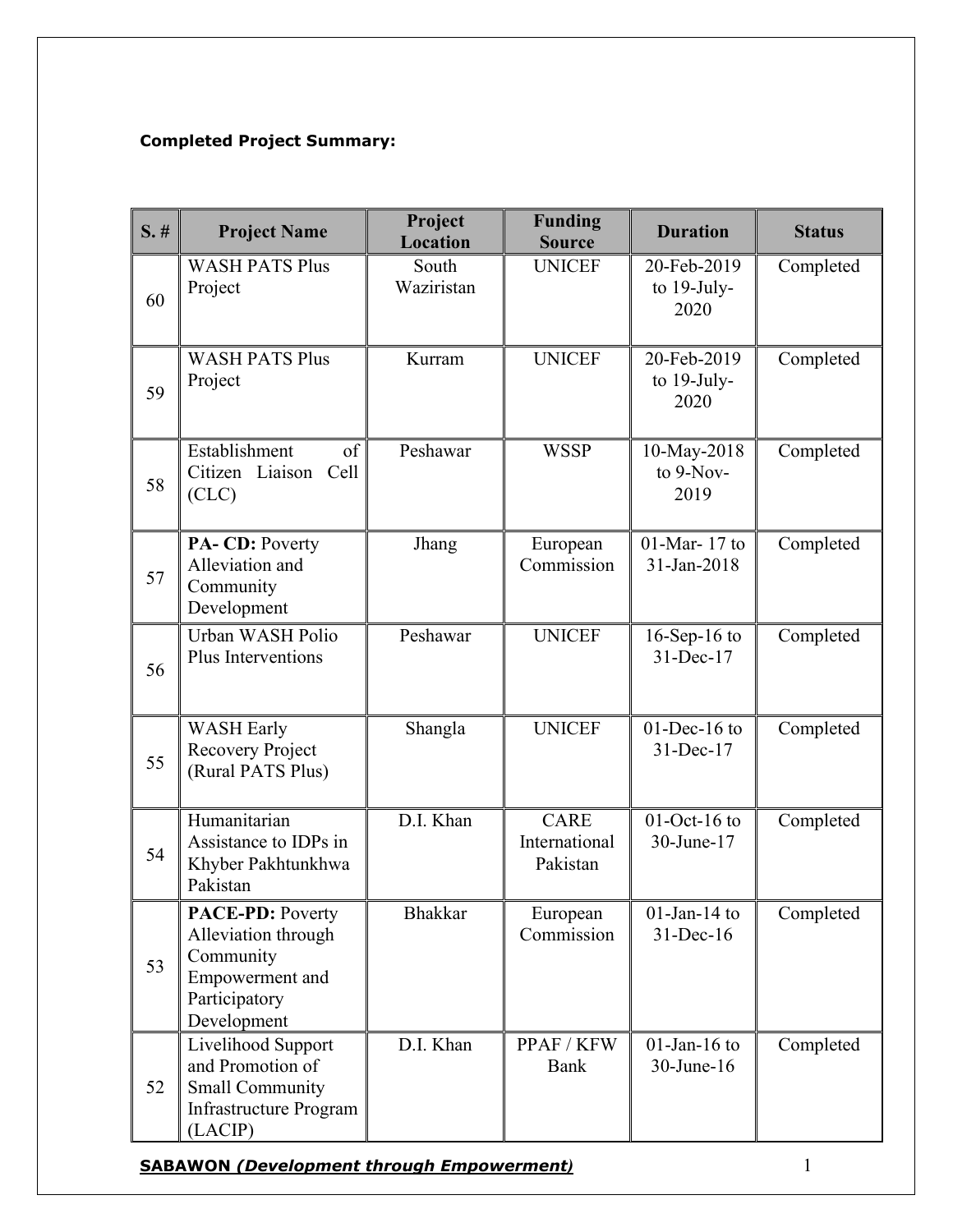| 51 | <b>WASH Emergency</b><br>Returnees Response -<br>Kurram Agency                                                                                                     | Kurram<br>Agency FATA<br>Pakistan                           | <b>UNICEF</b>    | $13-Nov-15$ to<br>$12-Nov-16$                                                                            | Completed |
|----|--------------------------------------------------------------------------------------------------------------------------------------------------------------------|-------------------------------------------------------------|------------------|----------------------------------------------------------------------------------------------------------|-----------|
| 50 | <b>WASH Emergency</b><br><b>Returnees Response</b>                                                                                                                 | Kurram<br>Agency FATA<br>Pakistan                           | <b>UNICEF</b>    | $10$ -Mar- $17$ to<br>09-Sep-17                                                                          | Completed |
| 49 | <b>WASH Emergency</b><br><b>IDPs Response-KPK</b>                                                                                                                  | Kurram<br>Agency (New<br>Durrani Camp)                      | <b>UNICEF</b>    | $01$ -Jan-14 to<br>$31$ -July-16                                                                         | Completed |
| 48 | <b>WASH Emergency</b><br><b>IDPs Response-KPK</b>                                                                                                                  | District Hangu<br>(Tough Serai<br>Camp)                     | <b>UNICEF</b>    | April 10,<br>2015-31 July<br>2016                                                                        | Completed |
| 47 | <b>WASH Emergency</b><br>and Up Scaling Rural<br><b>Sanitation Emergency</b><br>Interventions and<br>Pakistan Approach<br>towards Total<br><b>Sanitation (PATS</b> | District and FR<br>Bannu                                    | <b>UNICEF</b>    | February 25,<br>$2015 - June$<br>2016                                                                    | Completed |
| 46 | Sanitation Program at<br>Scale in Urban<br>Settlement (SPSP)<br>Urban                                                                                              | District and FR<br>Bannu                                    | <b>UNICEF</b>    | Phase 1:<br>December<br>2014 to June<br>2015<br>Phase 2:<br>September<br>2015 to $6^{th}$<br>August 2016 | Completed |
| 45 | <b>WASH Survey</b>                                                                                                                                                 | Kurram<br>Agency $\&$<br>South<br>Waziristan<br>Agency      | <b>UNICEF</b>    | October 2013<br>- January<br>2014                                                                        | Completed |
| 44 | <b>KFW Funded</b><br>Livelihood Support &<br><b>Small Community</b><br><b>Infrastructure Projects</b><br>in KP                                                     | <b>Union Council</b><br>Musa Zai<br>(District D.I.<br>Khan) | PPAF/KFW<br>Bank | October 2013<br>- February<br>2016                                                                       | Completed |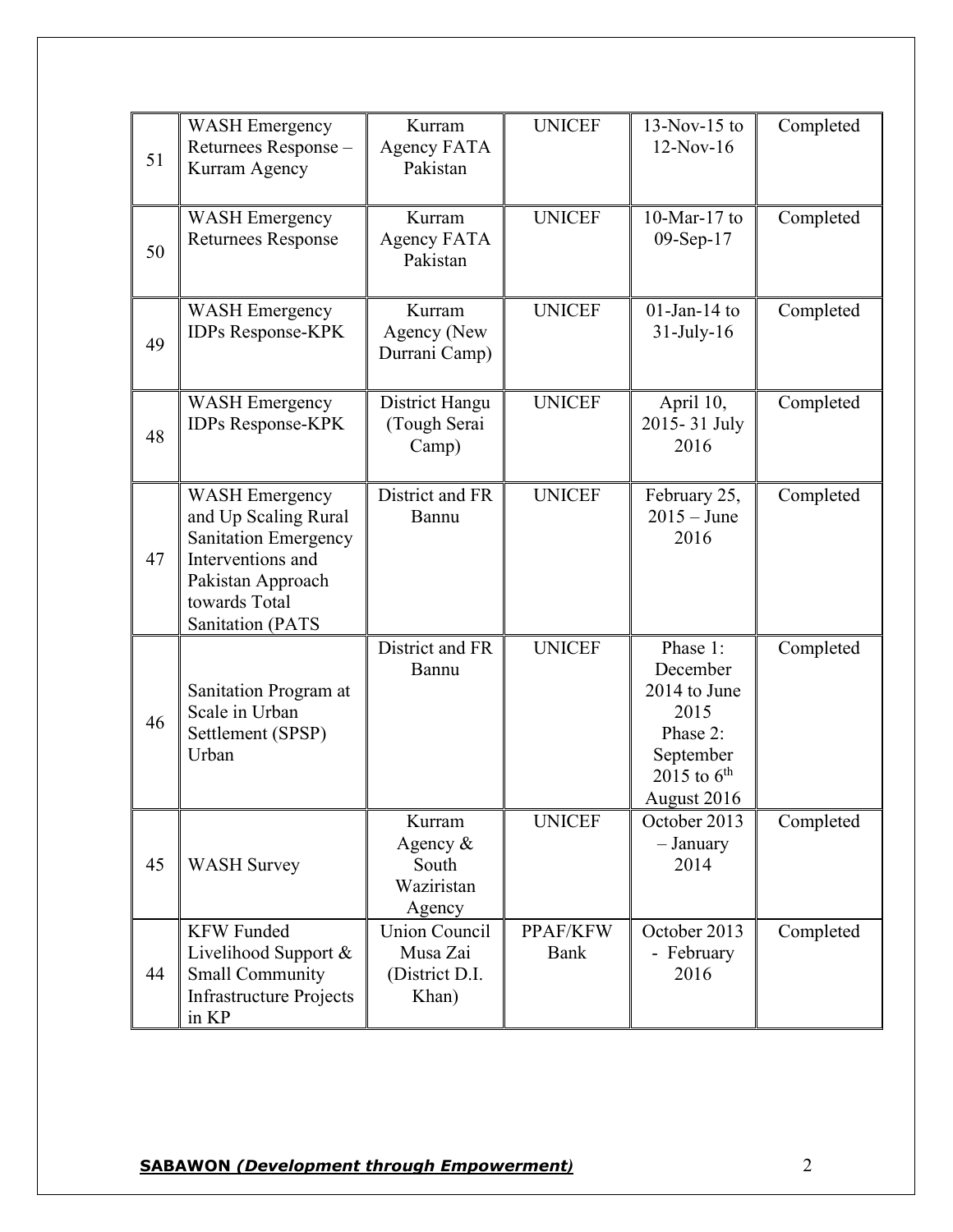| 43 | <b>Sanitation Programme</b><br>at Scale in Pakistan<br>through PATS in<br>District Kohat                                                                                                                     | District Kohat                                                                                   | <b>UNICEF</b>                              | June 2013 -<br>February<br>2014     | Completed |
|----|--------------------------------------------------------------------------------------------------------------------------------------------------------------------------------------------------------------|--------------------------------------------------------------------------------------------------|--------------------------------------------|-------------------------------------|-----------|
| 42 | KFW funded Hydro<br>Renewable Energy<br>Programme (ID and<br>WECC) component                                                                                                                                 | District Lakki<br>Marwat and<br>Bannu                                                            | Pakistan<br>Poverty<br>Alleviation<br>Fund | May 2013-<br>Dec 2017               | Completed |
| 41 | <b>KFW Funded</b><br>Livelihood Support &<br><b>Small Community</b><br><b>Infrastructure Projects</b><br>in KP                                                                                               | <b>Union Council</b><br>Daraban and<br><b>Union Council</b><br>Chaudhwan<br>District<br>D.I.Khan | PPAF/KFW<br>Bank                           | August, 2012<br>$-$ June, 2017      | Completed |
| 40 | Modern Agriculture<br>Technique through<br><b>Integrated Water</b><br><b>Efficient Irrigation</b><br>Program and<br><b>Community Physical</b><br>Infrastructure (CPI)<br>Project                             | District<br>D.I.Khan                                                                             | <b>PPAF</b>                                | April 2005 -<br>March 2013          | Completed |
| 39 | South Waziristan<br>Development<br>Initiative (Phase-I,II &<br>$III$ )<br>Institutional<br>Development (ID)<br>Water and Energy<br>(W&E) Infrastructure<br>Livelihood<br>Enhancement and<br>Protection (LEP) | South<br>Waziristan<br>Agency                                                                    | <b>PPAF</b>                                | October 2011<br>- September<br>2015 | Completed |
| 38 | <b>Active Citizens</b><br>Program<br>Implementation                                                                                                                                                          | District<br>Charsadda and<br>Peshawar                                                            | <b>British</b><br>Council                  | 1 July 2011 to<br>31 March<br>2013  | Completed |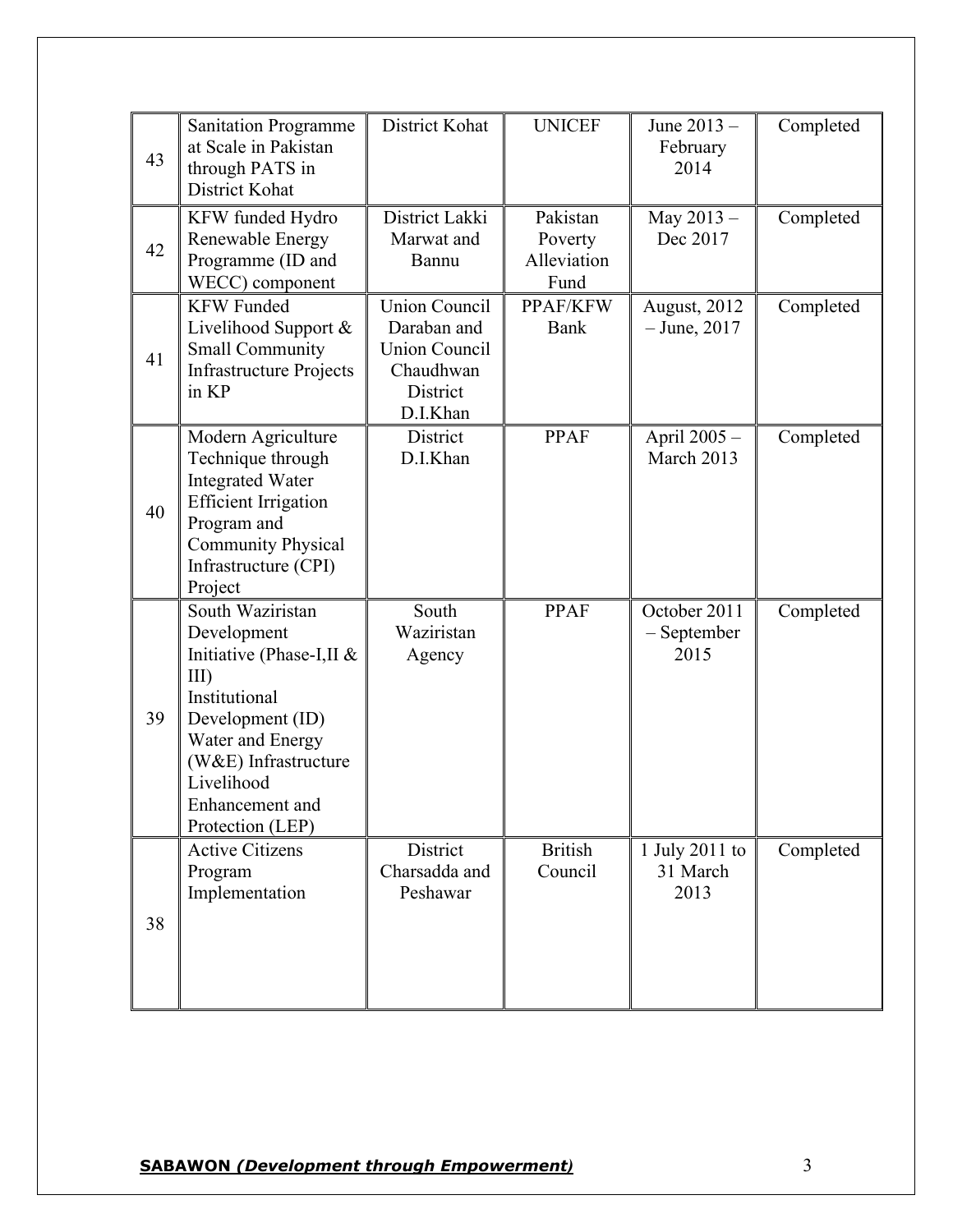| 37 | Pakistan School<br>Inception, pre design<br>and Design Phases<br>Social Mobilization                                                                                           | District<br>Muzaffarabad<br>(AJK)            | CIDA-<br>Cowater Intl                                                                                                       | 1 April 2011<br>$-30$ June<br>2014     | Completed |
|----|--------------------------------------------------------------------------------------------------------------------------------------------------------------------------------|----------------------------------------------|-----------------------------------------------------------------------------------------------------------------------------|----------------------------------------|-----------|
| 36 | Gender Responsive<br><b>Social Services</b><br>Delivery Improvement<br>Project                                                                                                 | District<br>Peshawar and<br>District Chitral | $CESSD -$<br><b>CIDA</b><br>Cowater Intl                                                                                    | April 2009 -<br>September<br>2015      | Completed |
| 35 | Social Mobilization<br>and Hygiene<br><b>Promotion Component</b><br>for Rehabilitation of<br>flood damaged water<br>and sanitation systems<br>and improved service<br>delivery | <b>District Swat</b>                         | Mercy Corps /<br>EC                                                                                                         | 1 February<br>2011 to 15<br>June 2013  | Completed |
| 34 | CASA-1000 for<br><b>Benefit Sharing Study</b><br>in FATA/KP                                                                                                                    | Khyber Agency                                | World Bank                                                                                                                  | 23 Jan 2012<br>to $29$<br>February, 12 | Completed |
| 33 | <b>Emergency Response</b><br>in WASH to the Flood<br>affected communities                                                                                                      | District<br>D.I.Khan                         | Water Aid<br>Pakistan                                                                                                       | $1st$ Sep till<br>November 30,<br>2010 | Completed |
| 32 | Sheltering of mother<br>& child health through<br>increased coverage of<br>immunization with<br>awareness raising &<br>campaigning (Phase<br>I, II, III & IV)                  | District<br>Peshawar &<br>District Mardan    | Global<br>Alliance for<br>Vaccine<br>Immunization<br>(GAVI),<br>Ministry of<br>Health,<br><b>UNICEF &amp;</b><br><b>WHO</b> | Dec 2009 -<br>June 2015                | Completed |
| 31 | Emergency Water &<br>Sanitation,<br>Rehabilitation and Re-<br><b>Construction</b> (Project<br>Code: PKNC-16)                                                                   | District D.I.<br>Khan                        | Oxfam GB                                                                                                                    | August 2012<br>$-$ Dec 2013            | Completed |
| 30 | <b>Emergency Response</b>                                                                                                                                                      | District                                     | Oxfam GB                                                                                                                    | 1 October                              | Completed |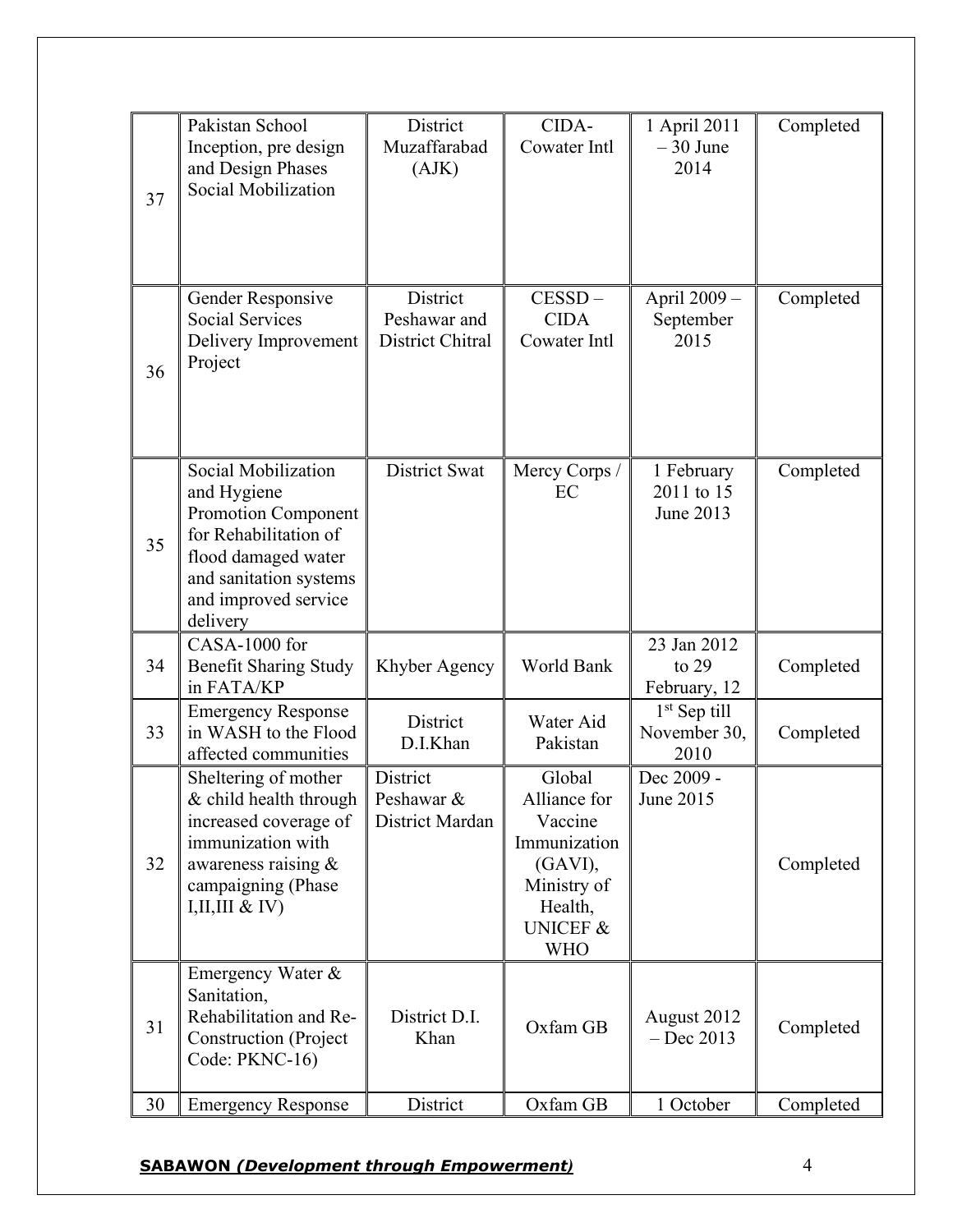|    | in WASH to the flood<br>affected people in D I<br>Khan                                                                                       | D.I.Khan                             |                      | $2010 - 30$<br>November<br>2010                          |           |
|----|----------------------------------------------------------------------------------------------------------------------------------------------|--------------------------------------|----------------------|----------------------------------------------------------|-----------|
| 29 | <b>Early Recovery</b><br>Project for the flood<br>affected areas                                                                             | District<br>D.I.Khan                 | Oxfam GB             | 1 February<br>$2011 - 31$<br><b>July 2011</b>            | Completed |
| 28 | <b>Flood Recovery</b><br>Project                                                                                                             | District<br>Charsadda<br>andNowshera | Oxfam GB             | 1 January<br>2011 to 31<br>August 2011                   | Completed |
| 27 | Provision of<br>immediate life saving<br>WASH services for<br>flood affected<br>communities                                                  | District<br>Charsadda                | Oxfam GB             | Aug 2010 till<br>October 2010                            | Completed |
| 26 | Removal of sludge<br>from UC MC1 and<br>MC3 and restoration<br>of street drainage,<br>sewerage caused by<br>2010 floods and<br>Monsoon rains | District<br>Charsadda                | Oxfam GB             | 1 Sep $2010 -$<br>30 Sep 2010                            | Completed |
| 25 | Provision of<br>Livelihood Support to<br>the flood Affected<br>Communities                                                                   | District<br>Nowshera                 | Oxfam GB             | 10 Aug 2010<br>$-30$ Nov<br>2010                         | Completed |
| 24 | Provision of NFI's,<br>Installation of<br>Permanent Latrine and<br>Hand Pumps, WASH<br>Strengthening for<br>IDPs                             | District Kohat                       | Oxfam GB             | 1 Aug 2010-<br>April 2011                                | Completed |
| 23 | <b>WASH Emergency</b><br>Assistance and NFI<br>Distribution Project<br>for IDPs                                                              | District Kohat                       | Oxfam GB             | 1 March<br>$2010 - 30$ <sup>th</sup><br><b>June 2010</b> | Completed |
| 22 | Repair and<br>Maintenance of<br><b>WASH Facilities and</b><br>Distribution of NFIs                                                           | Jalozai Camp<br>District<br>Nowshera | Oxfam GB             | 21 April 2010<br>$-30$ June<br>2010                      | Completed |
| 21 | Provision of<br><b>Emergency WASH</b><br>and Livelihood<br>Support to the IDPs                                                               | District Kohat                       | Concern<br>Worldwide | 1 Sep $2010 -$<br>31 July 2011                           | Completed |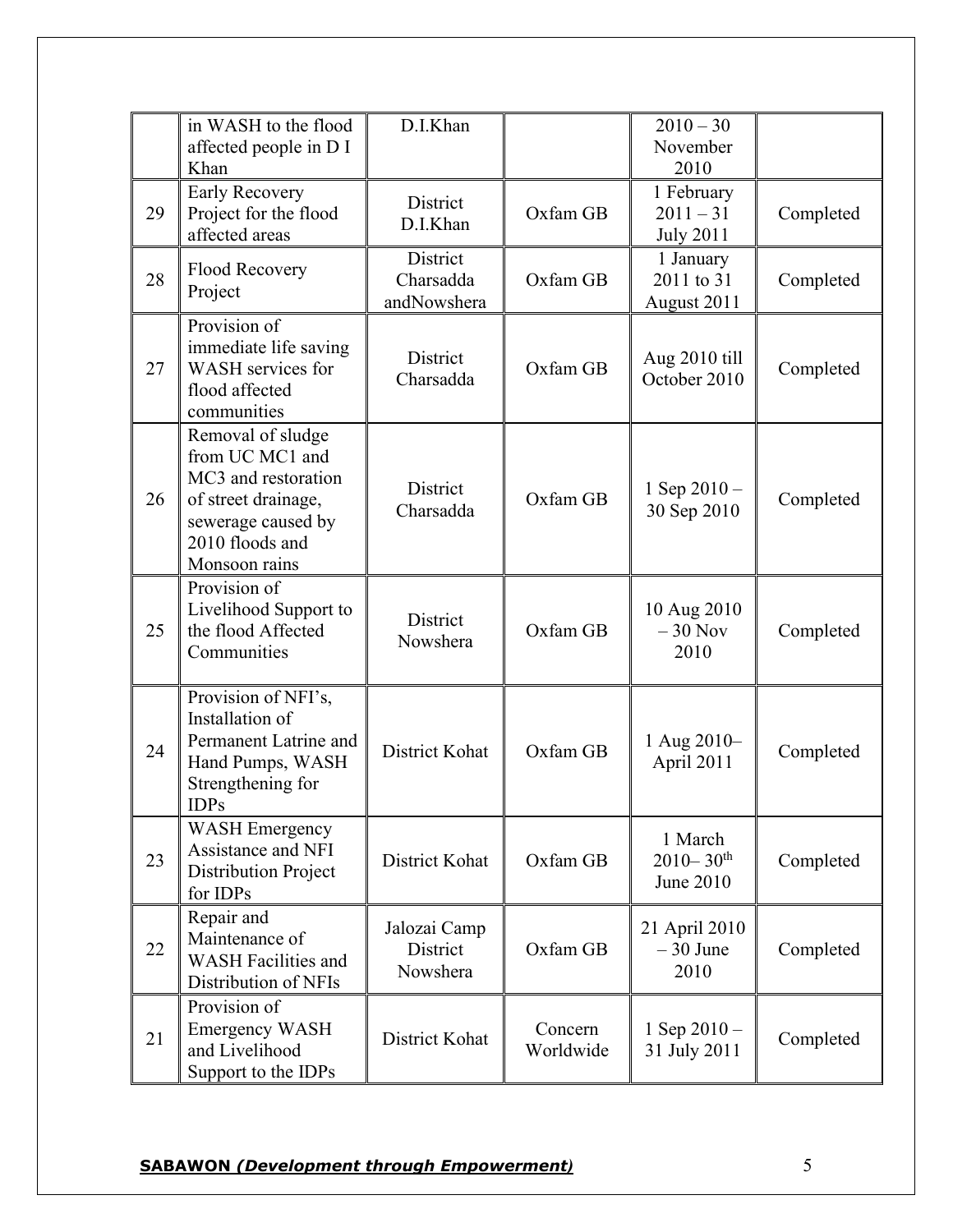| 20 | <b>Community Based</b><br>Disaster Risk<br>Management in<br>Selected Districts of<br>Pakistan             | District<br>Charsadda                                                                        | Concern<br>Worldwide                                                        | 1 September<br>$2011 - 31$<br>May 2013 | Completed |
|----|-----------------------------------------------------------------------------------------------------------|----------------------------------------------------------------------------------------------|-----------------------------------------------------------------------------|----------------------------------------|-----------|
| 19 | <b>CDWSS-HIP Project</b>                                                                                  | District<br>Mansehra                                                                         | <b>CARE</b><br>International<br>Pakistan                                    | 1 July, $08 -$<br>30 June, 09          | Completed |
| 18 | <b>WES &amp; CLTS</b><br>Programme                                                                        | District<br>Chakwal of<br>Punjab                                                             | Plan Pakistan                                                               | Nov, $05 - 30$<br>June 2011            | Completed |
| 17 | <b>Community Schools</b><br><b>Rural Support</b><br>Programme Project                                     | Khyber<br>Agency/<br>Orakzai<br>Agency/Bajur<br>Agency                                       | National<br>Education<br>Foundation/N<br><b>ORAD</b>                        | Sep, $04-$<br>Aug, 08                  | Completed |
| 16 | I-YES Project                                                                                             | District<br>Peshawar<br>(KPK)<br>District<br>Rawalpindi<br>(Punjab)                          | <b>RSPN</b>                                                                 | 1 July, $07 - 30$<br>June, 08          | Completed |
| 15 | Third Party Validation<br>of Installed Water<br><b>Filtration Plants under</b><br>presidential Initiative | KPK, Punjab,<br>AJK & FATA                                                                   | CDWA/<br>Ministry of<br>Environment                                         | April – June,<br>07                    | Completed |
| 14 | Third Party Validation<br>of Learning For All<br>(LFA) Literacy<br>Centers Across KPK.                    | All Districts of<br><b>KPK</b>                                                               | Elementary<br>Education<br>Foundation<br>(EEF) (Govt<br>of (KPK)<br>Project | Sep $2005 -$<br>Oct 2055               | Completed |
| 13 | Women Rights Project                                                                                      | Kasur and<br>Sheikhupura<br>Districts,<br>Punjab<br>Mardan and<br>Peshawar<br>Districts, KPK | European<br>Commission                                                      | March, 06 -<br>Aug, 07                 | Completed |
| 12 | Water, Environment<br>and Sanitation<br>Programme                                                         | Kasur and<br>Sheikhupura<br>Districts,<br>Punjab                                             | <b>UNICEF</b><br>Lahore                                                     | June, $05$ -Jan,<br>06                 | Completed |
| 11 | <b>Emergency WES</b>                                                                                      | District                                                                                     | <b>UNICEF</b>                                                               | Nov, $05 - Dec$ ,                      | Completed |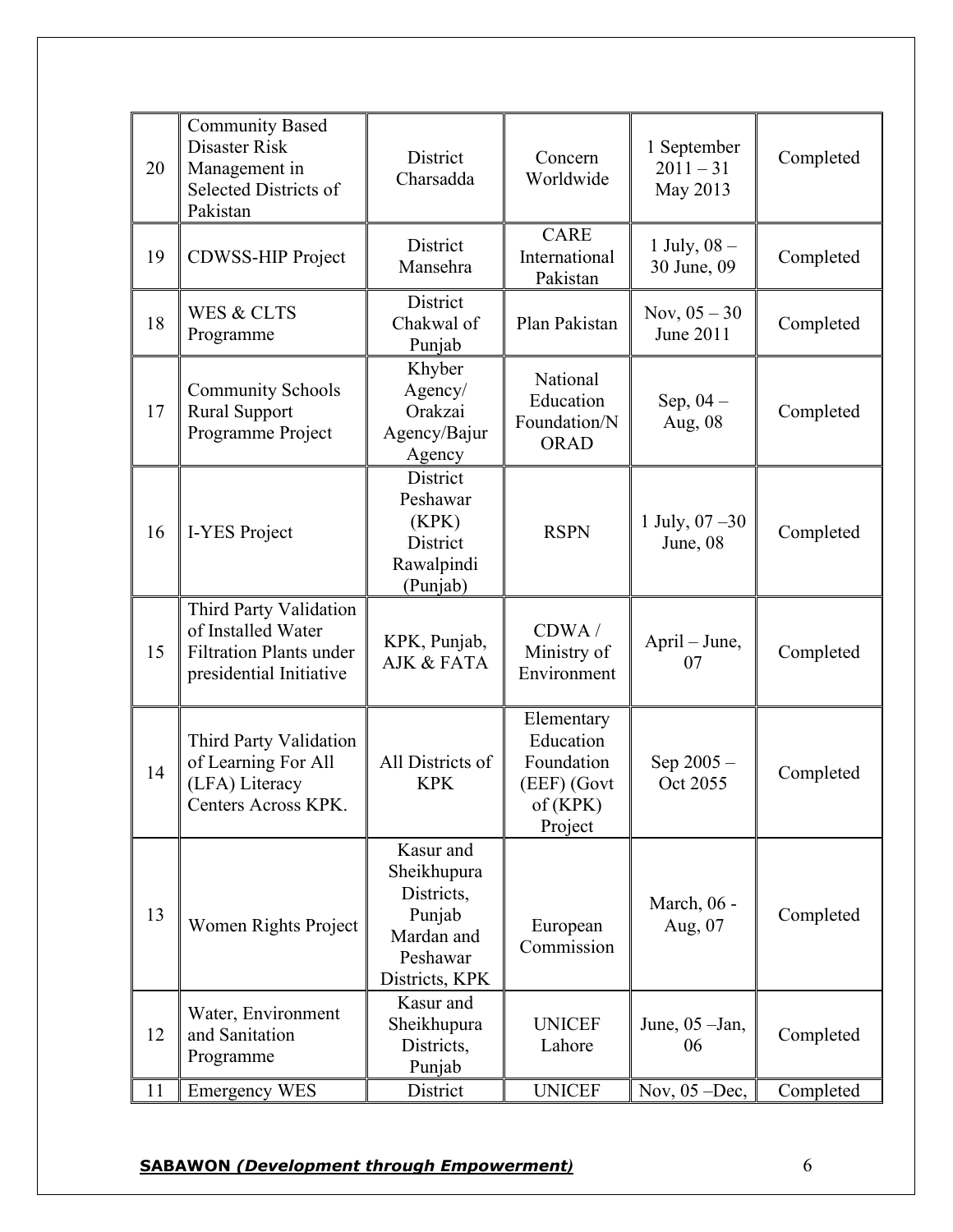|                | Relief in Mayra Camp                                                                                                                                                                  | Shangla<br>(KPK)                                 | (Shangla/Isla<br>mabad)                 | 05                       |           |
|----------------|---------------------------------------------------------------------------------------------------------------------------------------------------------------------------------------|--------------------------------------------------|-----------------------------------------|--------------------------|-----------|
| 10             | <b>HIV/AIDS</b> Prevention<br>Interventions/Care &<br>Support to Female Sex<br><b>Workers Project</b>                                                                                 | District Mardan                                  | <b>IWP/PNAC</b>                         | Dec, $04-$<br>July, 06   | Completed |
| 9              | <b>Women Political</b><br>Participation Project<br>(W3P)                                                                                                                              | 12 Districts of<br><b>KPK</b>                    | <b>SEC/UNDP</b>                         | Jan - March,<br>03       | Completed |
| 8              | <b>Girls Primary</b><br><b>Education Project-II</b>                                                                                                                                   | 17 Districts of<br><b>KPK</b>                    | <b>KZR</b><br>Associates/<br><b>ADB</b> | Sep, $02 -$<br>March, 03 | Completed |
| $\overline{7}$ | Child to Child (C-to-<br>C) Resource Centre                                                                                                                                           | <b>KPK</b>                                       | <b>UNICEF</b><br>Peshawar               | $2004 - 2005$            | Completed |
| 6              | Sewerage Project and<br>Strengthening of<br>Tehsil Municipal<br>Administration<br>(TMA)                                                                                               | TMA-Town-I<br>& Town IV<br>District<br>Peshawar  | <b>UNICEF</b><br>Peshawar               | July, $03 -$<br>June, 04 | Completed |
| 5              | Water and<br>Environmental<br>Sanitation (WES) and<br>Primary<br><b>Environmental Care</b><br>(PEC) Focusing Girls<br>Primary Education<br>Extension of the Last<br>Year 2002 Project | District<br>Peshawar<br>$TMA - Town -$<br>I & IV | <b>UNICEF</b><br>Peshawar               | $2003 - 2005$            | Completed |
| $\overline{4}$ | Water and<br>Environmental<br>Sanitation (WES) and<br>Primary<br><b>Environmental Care</b><br>(PEC) Focusing Girls<br>Primary Education                                               | District Hangu                                   | <b>UNICEF</b><br>Peshawar               | Jan, $03 - Dec$ ,<br>05  | Completed |
| $\overline{3}$ | <b>Education Project</b>                                                                                                                                                              | District Karak,<br><b>KPK</b>                    | <b>NCHD</b>                             | Sep, $03 -$<br>Aug, 04   | Completed |
| $\overline{2}$ | <b>Education Project</b>                                                                                                                                                              | District Rajan<br>Pur, Punjab                    | <b>NCHD</b>                             | July, $03 -$<br>June, 04 | Completed |